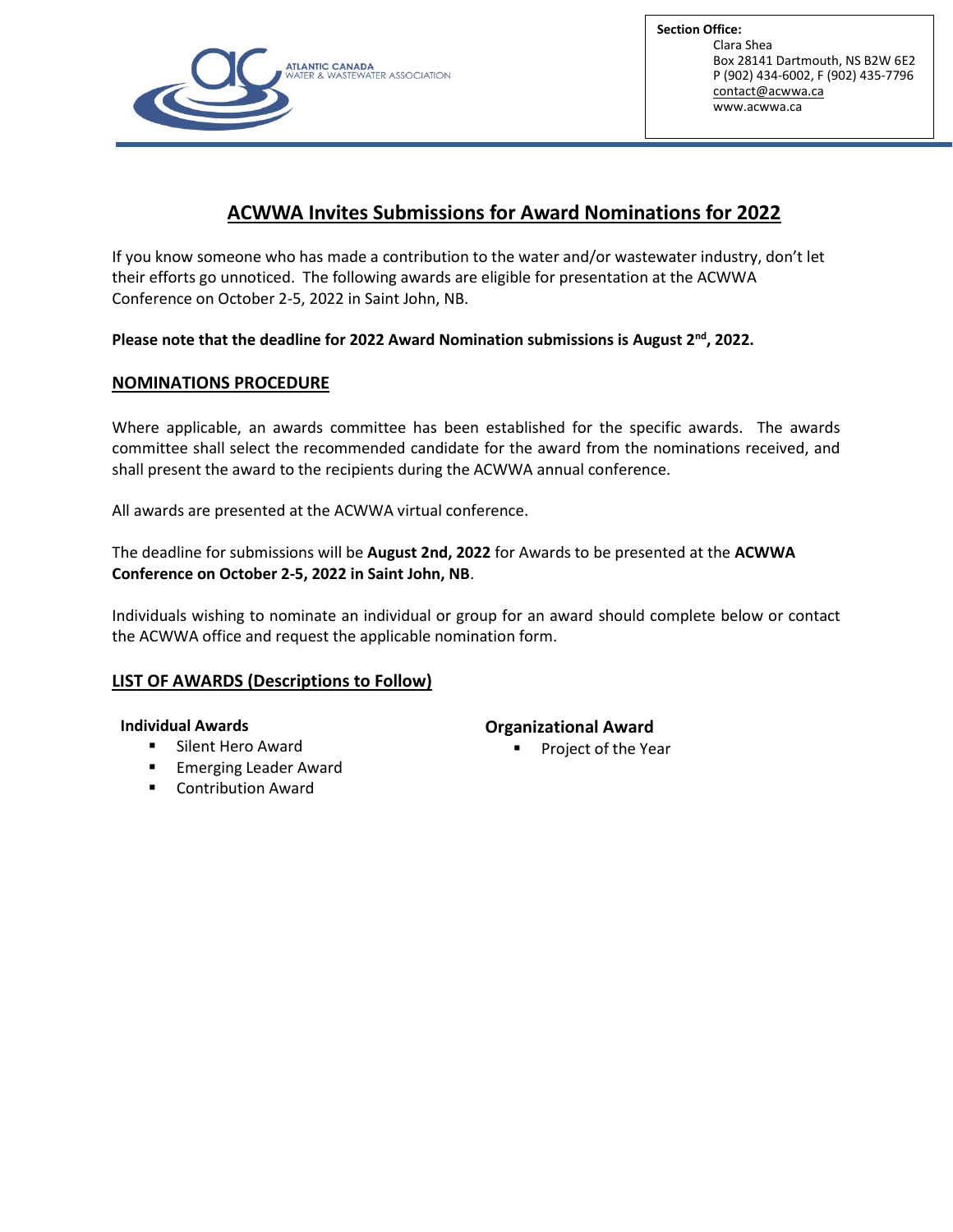## **ACWWA AWARD NOMINATION FORM 2022**

| <b>Nominee's Full Name:</b>           |  |
|---------------------------------------|--|
|                                       |  |
| <b>Nominee's Title:</b>               |  |
| <b>Nominee's Phone &amp; Email:</b>   |  |
|                                       |  |
| Award:                                |  |
|                                       |  |
|                                       |  |
| Submitted by:                         |  |
| Phone:                                |  |
|                                       |  |
| Email:                                |  |
| For Project of the Year               |  |
| <b>Size of Utility</b>                |  |
| <b>Individuals/Companies Involved</b> |  |
|                                       |  |

- For individual awards, please provide a short write-up that outlines the contribution of the nominee.
- For project awards, please provide a short write-up that outlines the specifics of the project being nominated and identifies the primary people involved with the project.
- Please fax your nominations to ACWWA 902-435-7796 or send by email to **contact@acwwa.ca**

### **For any questions, please contact:**

Clara Shea, Executive Director Telephone: 902-434-6002 Email: contact@acwwa.ca Home page: www.acwwa.ca